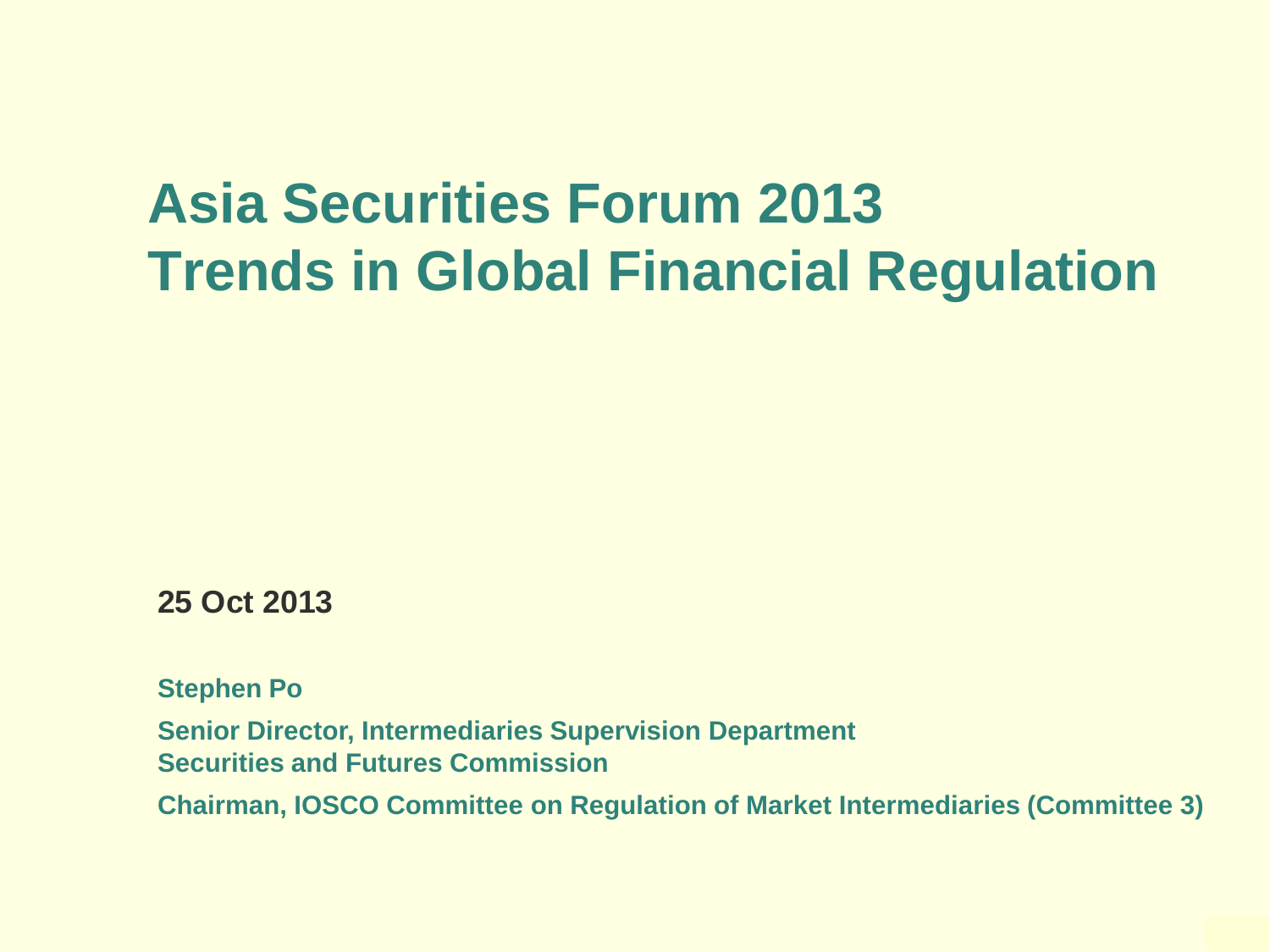#### **Content**

- **1. International Regulatory Framework**
- **2. Strengthening the stability of global financial system**
- **3. Improving investor protection**
- **4. Enhancing market integrity**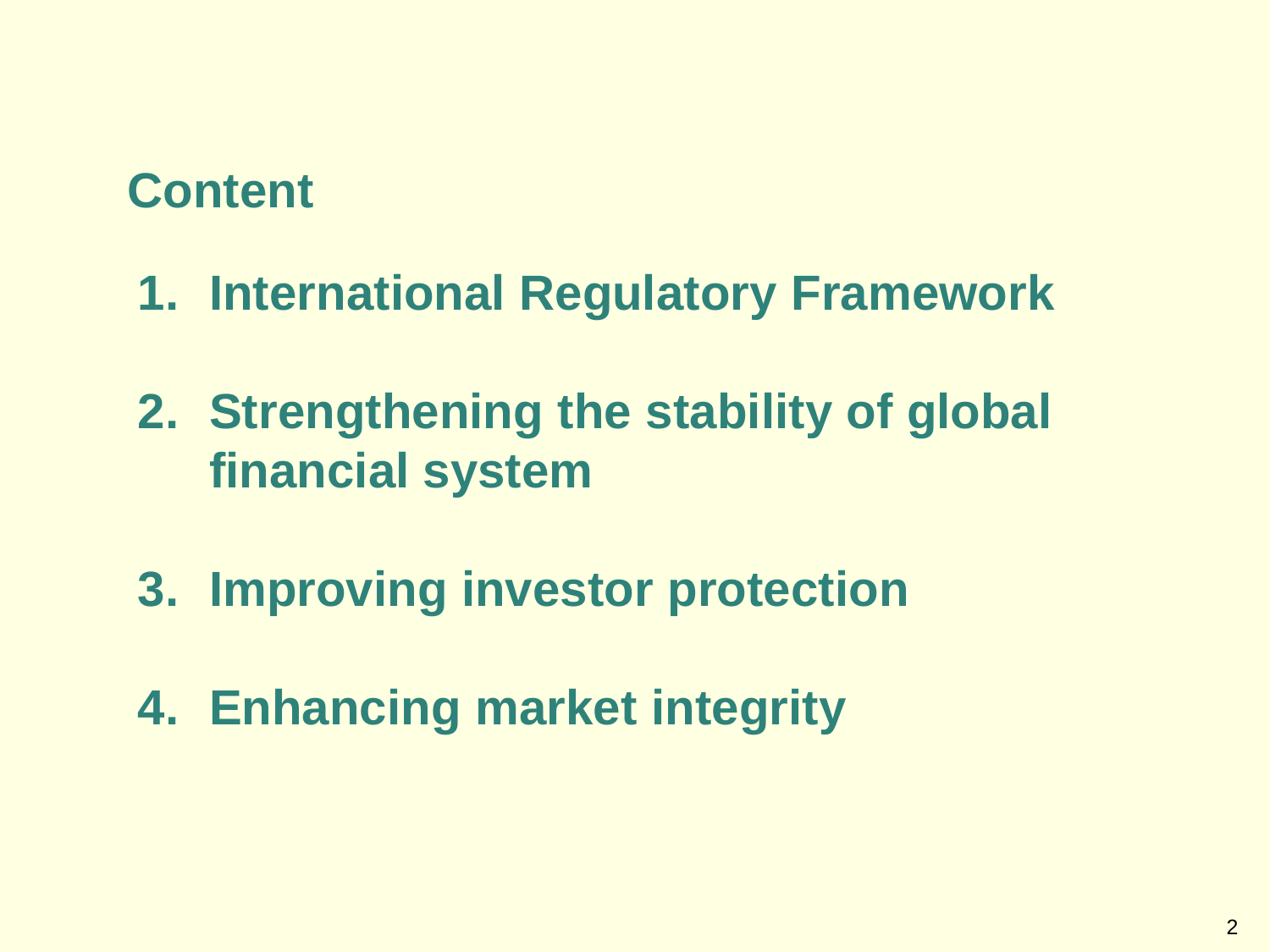#### **1. International Regulatory Framework**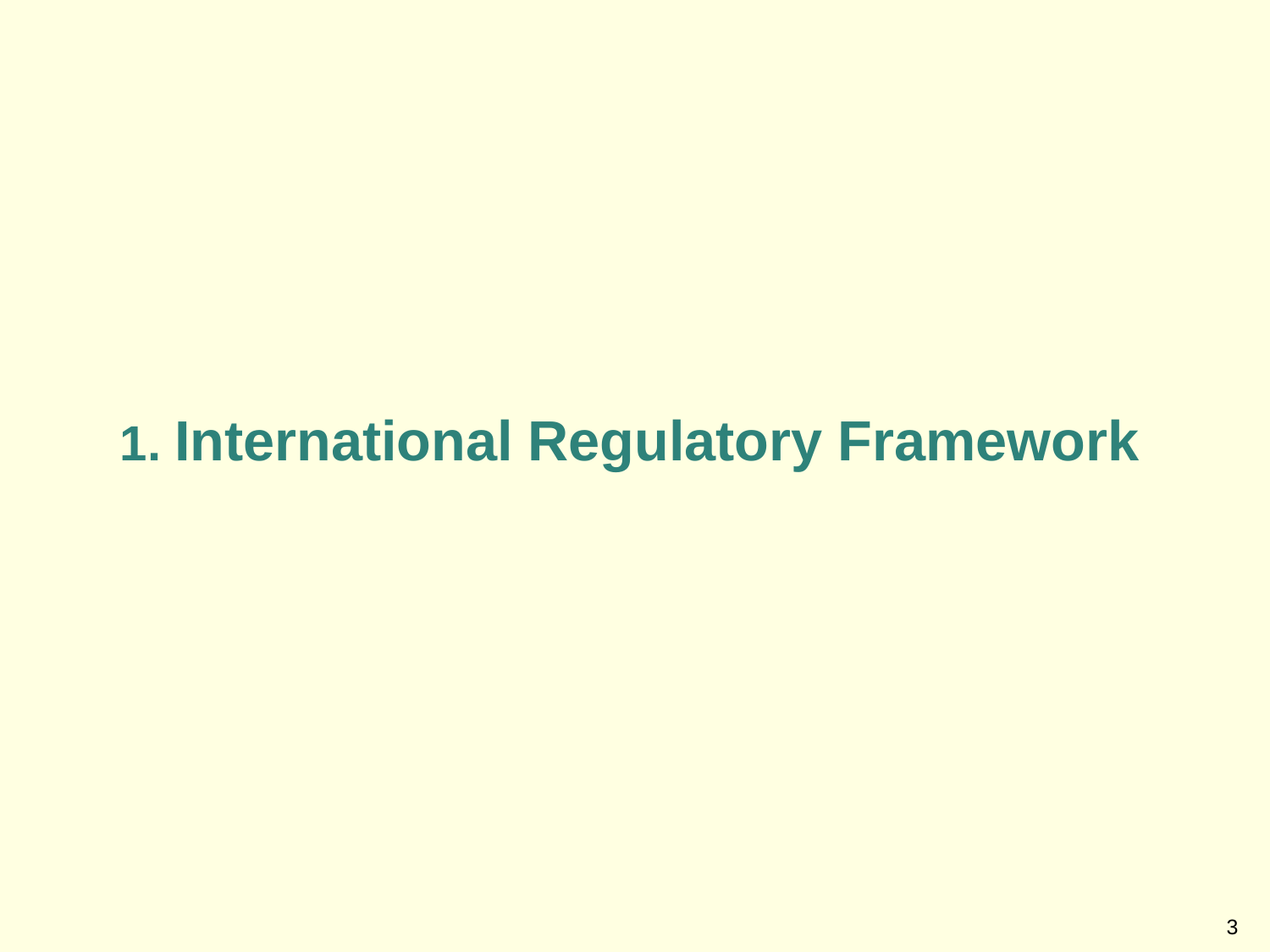#### **Application of International Regulatory Standards**

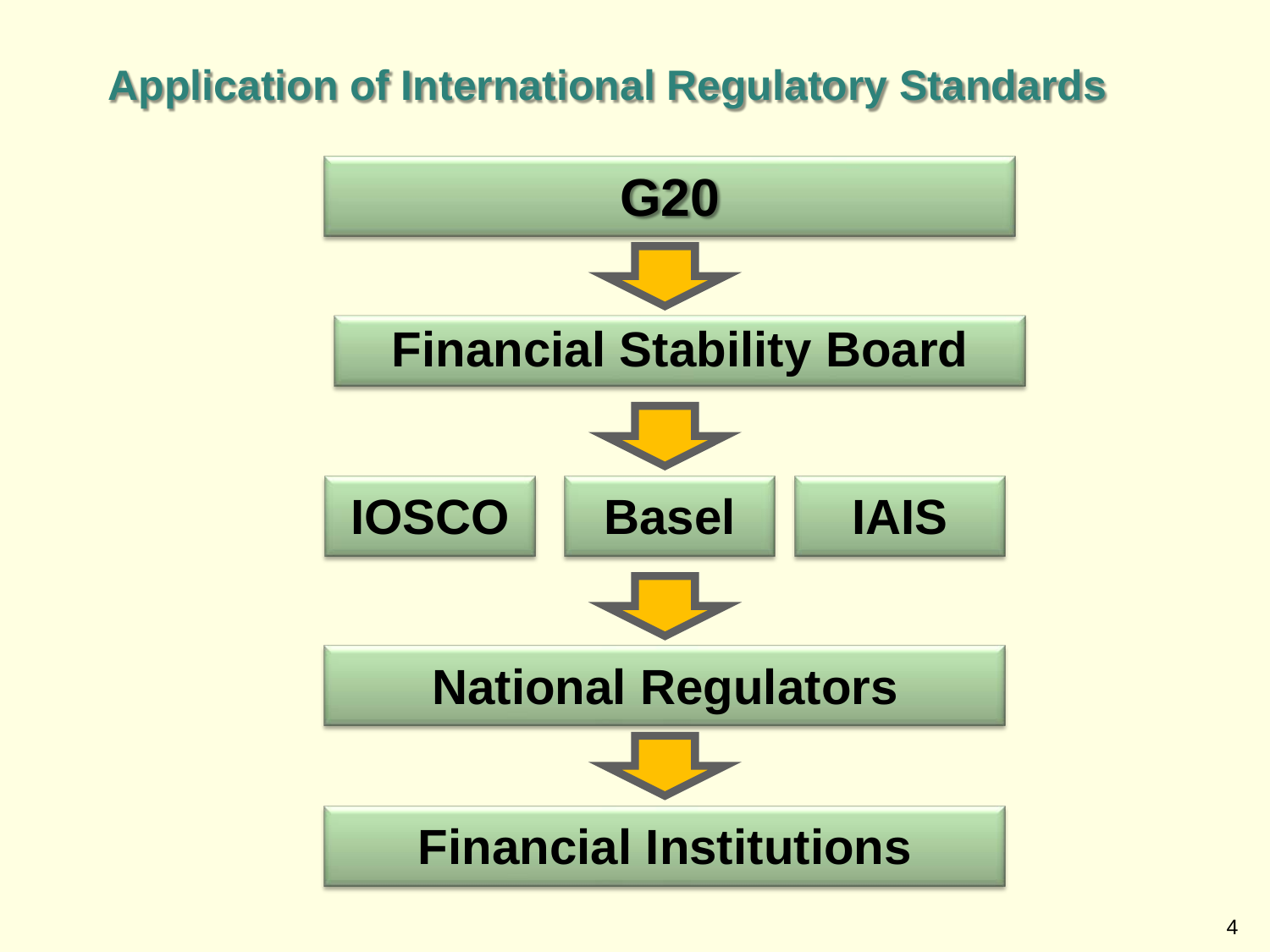#### **Financial Stability Board (FSB)**

- **The G20 established the Financial Stability Board (FSB) in 2009 with a mandate to promote financial stability.**
- FSB works with the three recognized global standard-setting **bodies to set the regulatory agenda for the financial sector -**
	- **1. Basel Committee for Banking Supervision**
	- **2. International Organization of Securities Commissions (IOSCO)**
	- **3. the International Association of Insurance Supervisors (IAIS)**
- **These three global bodies set the relevant sector standards that national regulators will implement to ensure a coherent international regulatory framework.**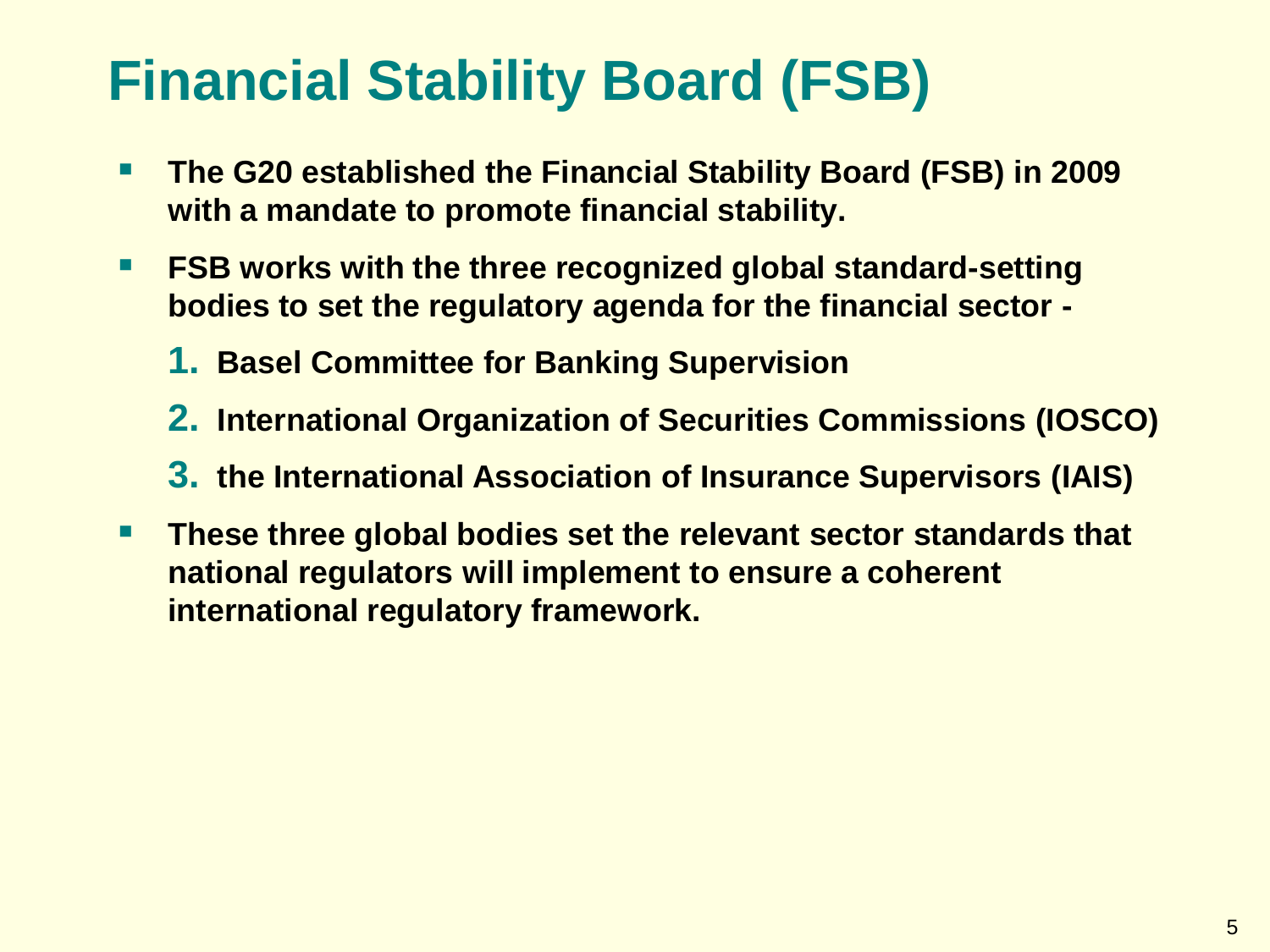## **International Organization of Securities Commissions (IOSCO)**

- **An international organization of the world's securities markets regulators.**
- **IOSCO has over 120 members whose jurisdictions regulate the world's major securities markets.**
- **IOSCO's objective is to improve the regulation of securities markets.**
- **The IOSCO Principles set the regulatory benchmark for securities markets worldwide.**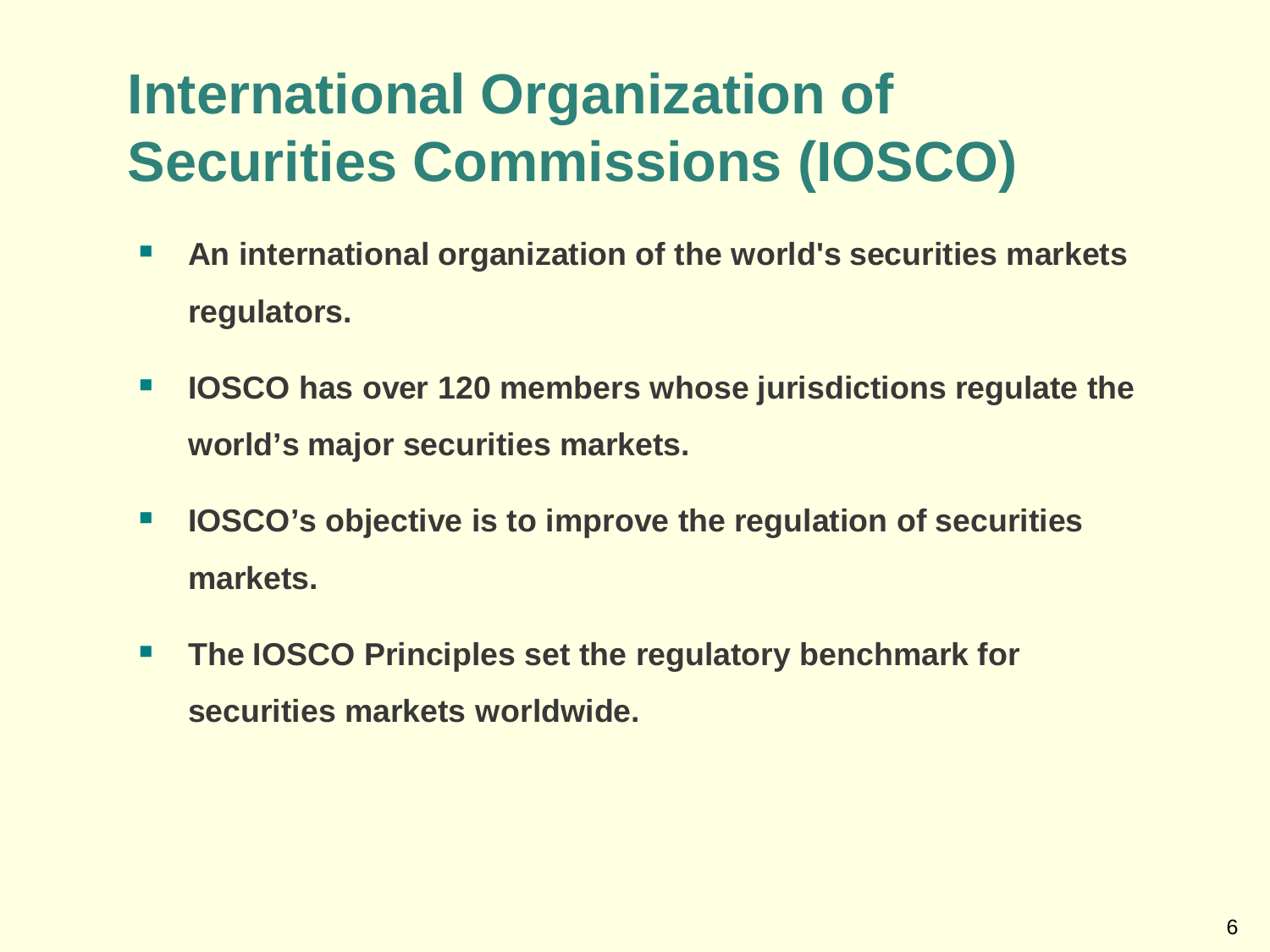#### **2. Strengthening the stability of global financial system**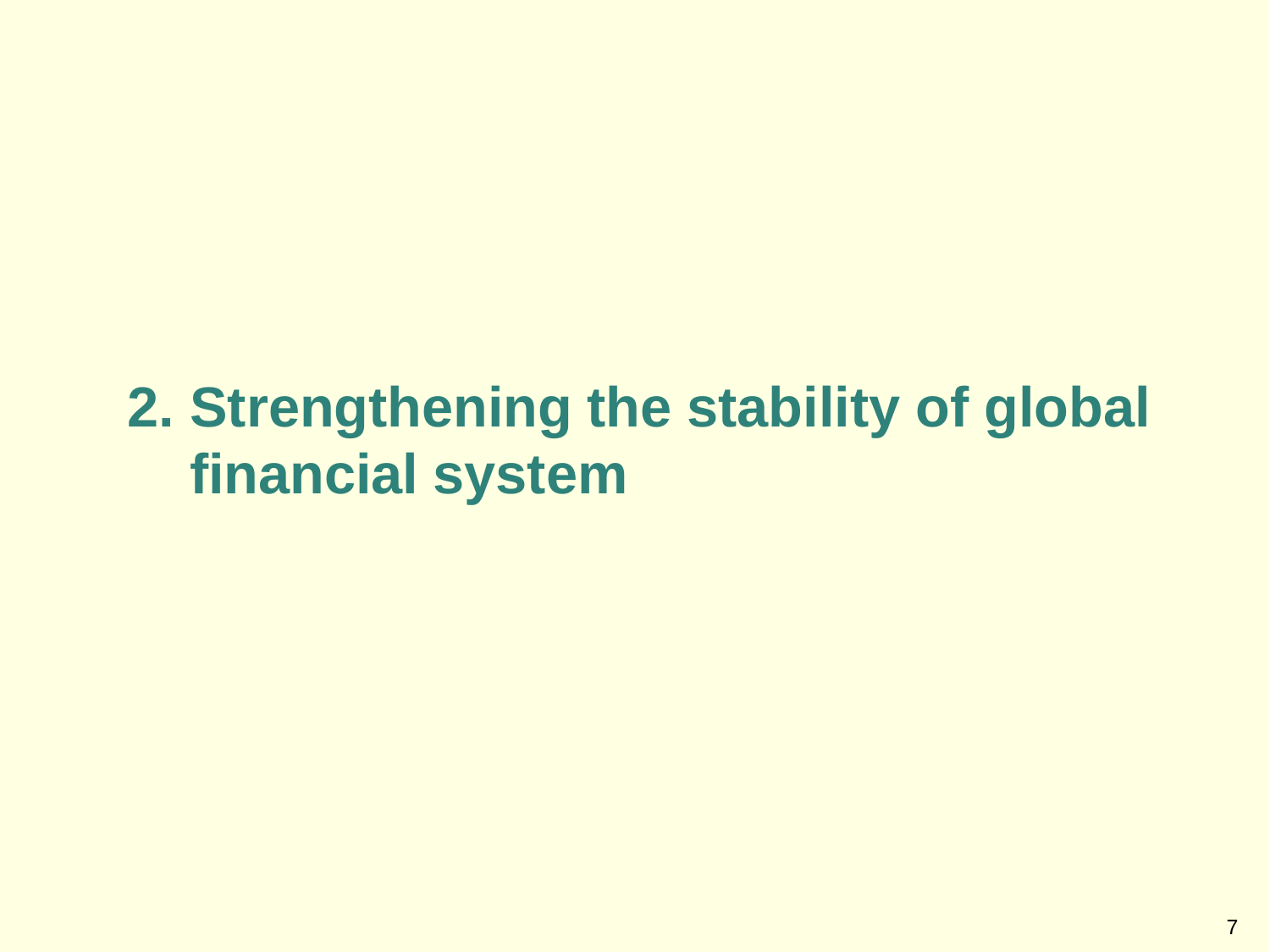#### **Non-Bank, Non Insurance G-SIFIs**

**The G20 Leaders Declaration of the St. Petersburg Summit on 5-6 September states:** 

*"We ask the FSB, in consultation with the International Organization of Securities Commissions (IOSCO) and other standard setting bodies, to develop for public consultation methodologies for identifying global systemically important nonbank non-insurance financial institutions by end-2013."* 

#### **Methodology For Assessing Global Systemically Important Non-Bank, Non-Insurance Financial Institutions**

- Impact of the entity on financial stability
- Global in focus
- Practical, objective and implementable
- Consistent with other G-SIFI methodologies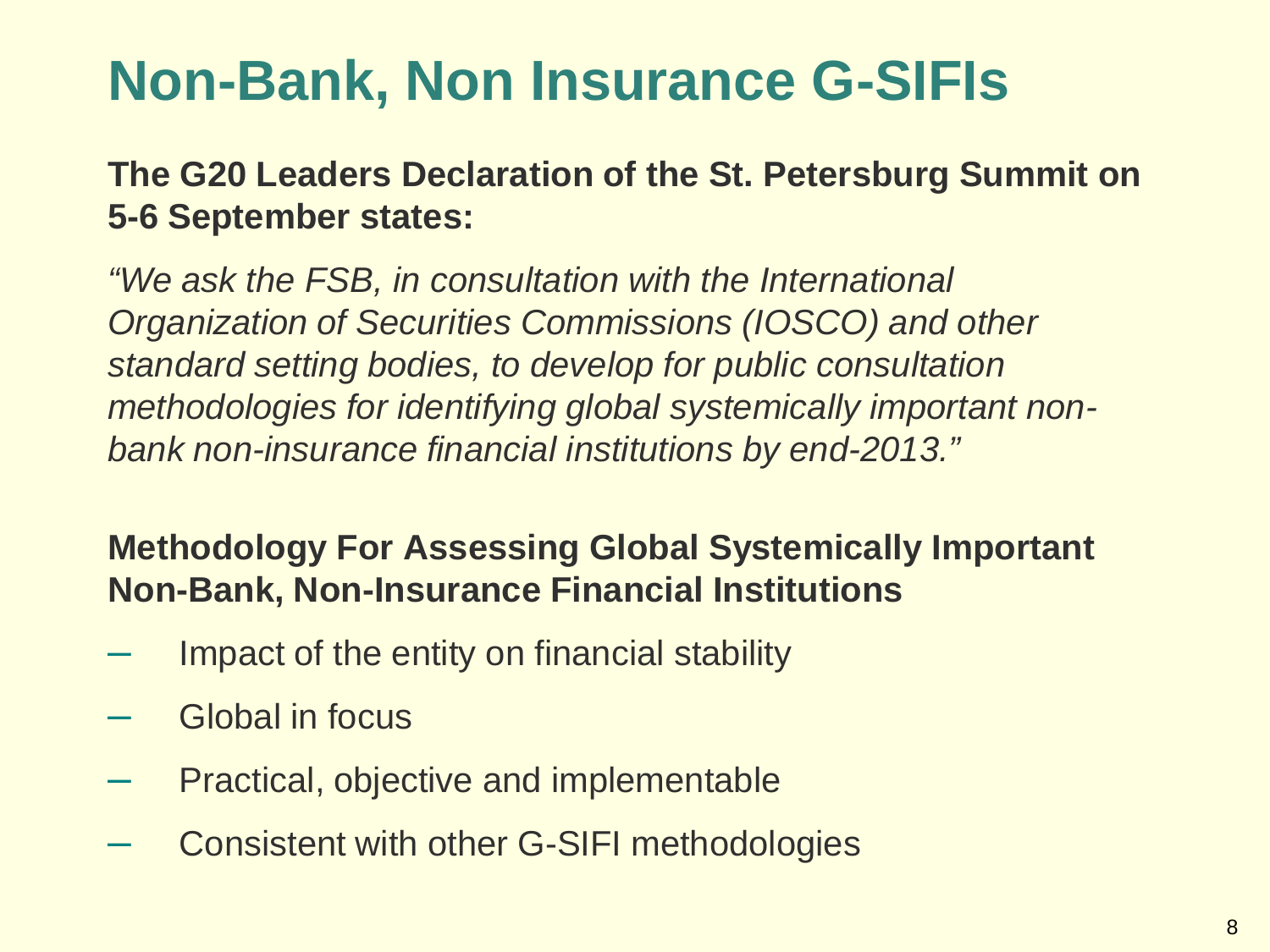#### **Effective Resolution Regime for Financial Institutions**

- **Any financial institution that could be systematically significant or critical if it fails should be subject to a resolution regime.**
- **The resolution regime should require that at least all domestically incorporated global SIFIs ("G-SIFIs"):**
	- *i. have in place a recovery and resolution plan ("RRP") including a group resolution plan;*
	- *ii. are subject to regular resolvability assessments; and*
	- *iii. are the subject of institution-specific cross-border cooperation agreements.*
- RRP should serve as guidance to firms and resolution authorities in a **recovering or resolution scenario.**
- **The goal is that all relevant jurisdictions should have the capacity to resolve SIFIs without systemic disruption and without exposing taxpayers to risk of loss.**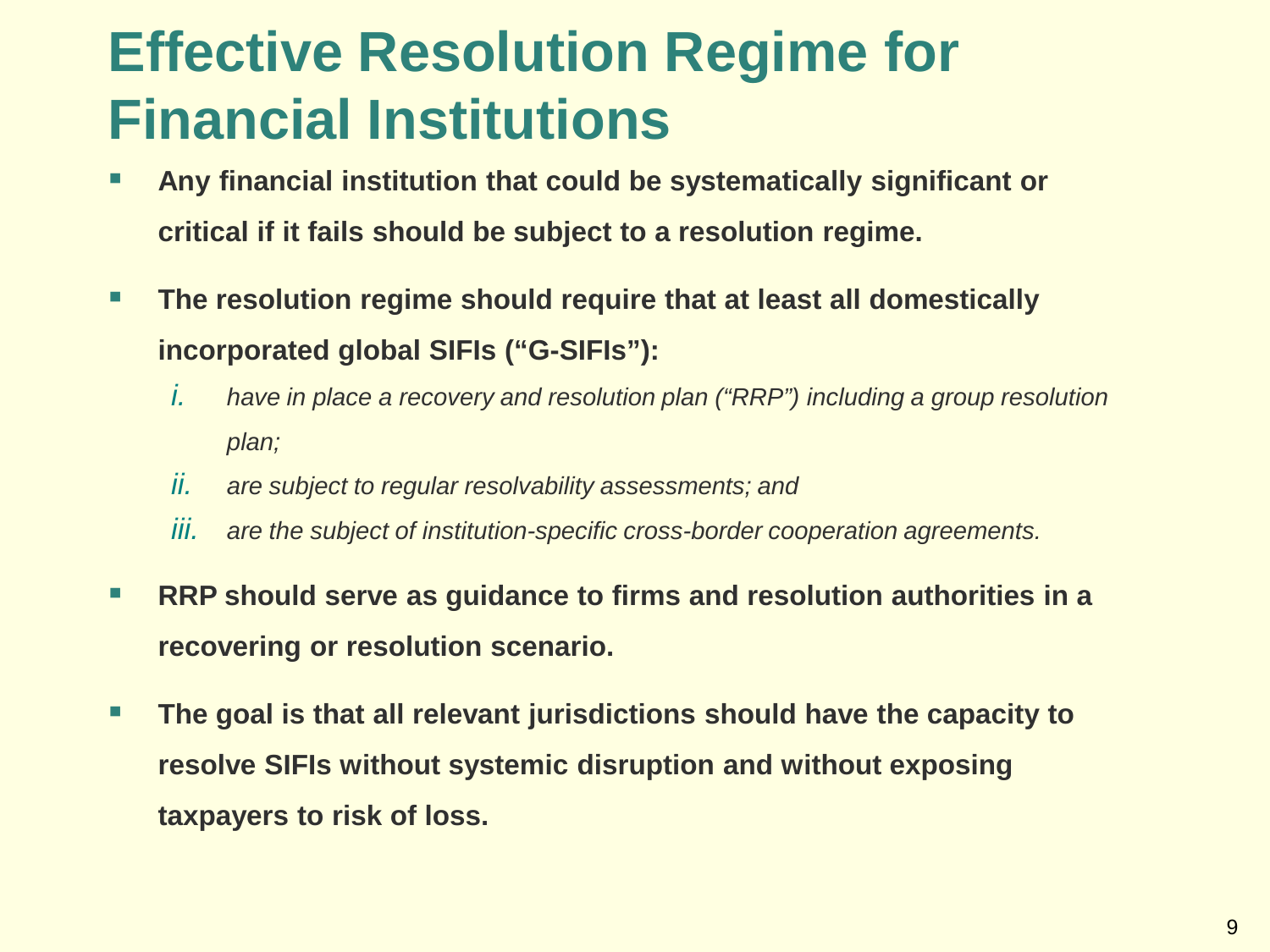#### **Reducing Reliance of Credit Rating Agencies**

 **The G20 Leaders Declaration of the St. Petersburg Summit on 5-6 September states:**

*"We call on national authorities and standard setting bodies to accelerate progress in reducing reliance on credit rating agencies, in accordance with the FSB roadmap.[…]"*

- **The FSB Roadmap consists of work to reduce mechanistic reliance on CRA ratings through standards, laws and regulations.**
- **IOSCO principles and standards do not require the use of credit ratings in regulation. An important distinction vis-à-vis the Basel Committee, which has required the use of credit ratings.**
- **To develop best practices at financial institutions with regard to alternatives to the use of credit ratings to assess creditworthiness.**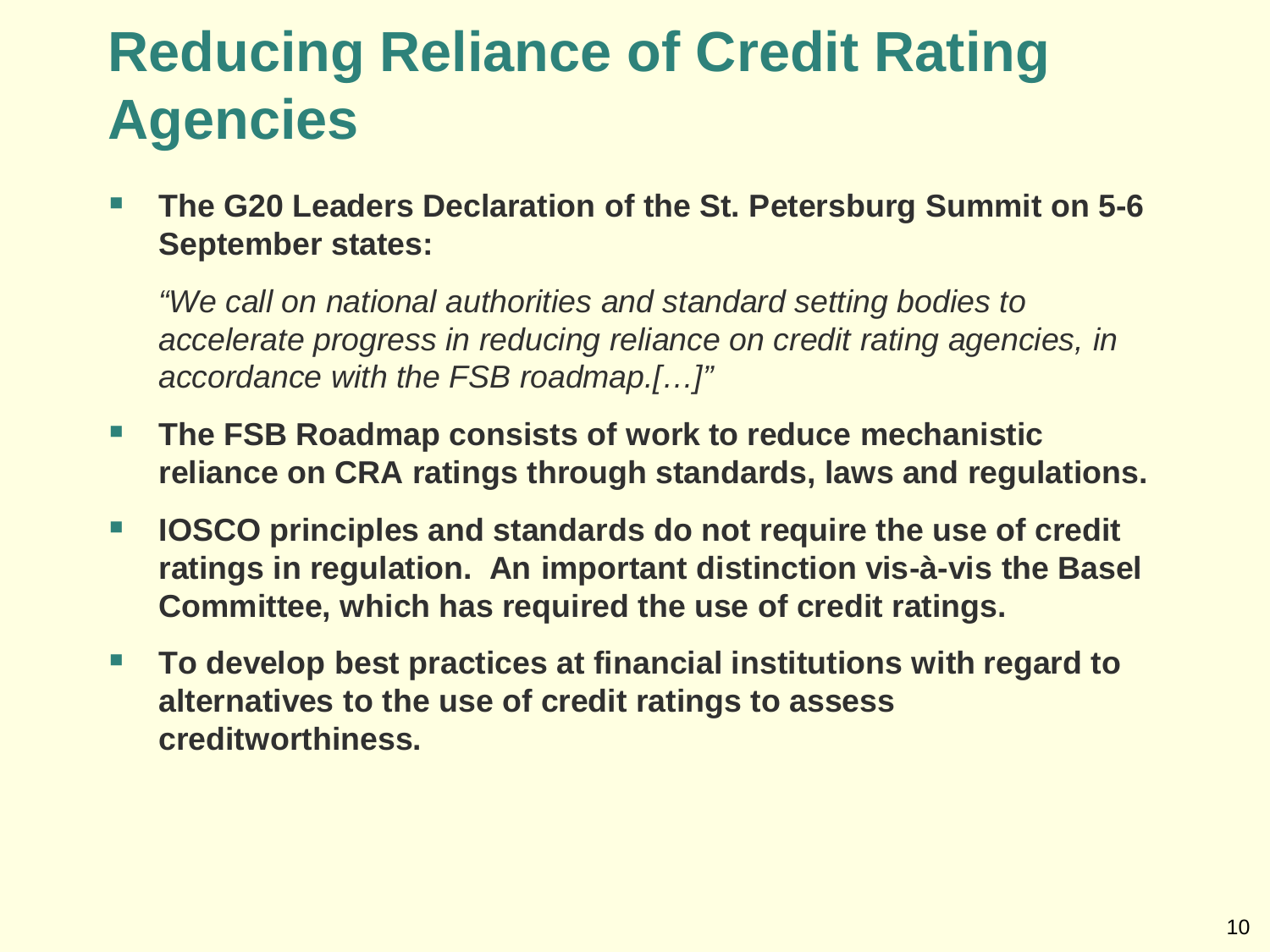# **3. Improving investor protection**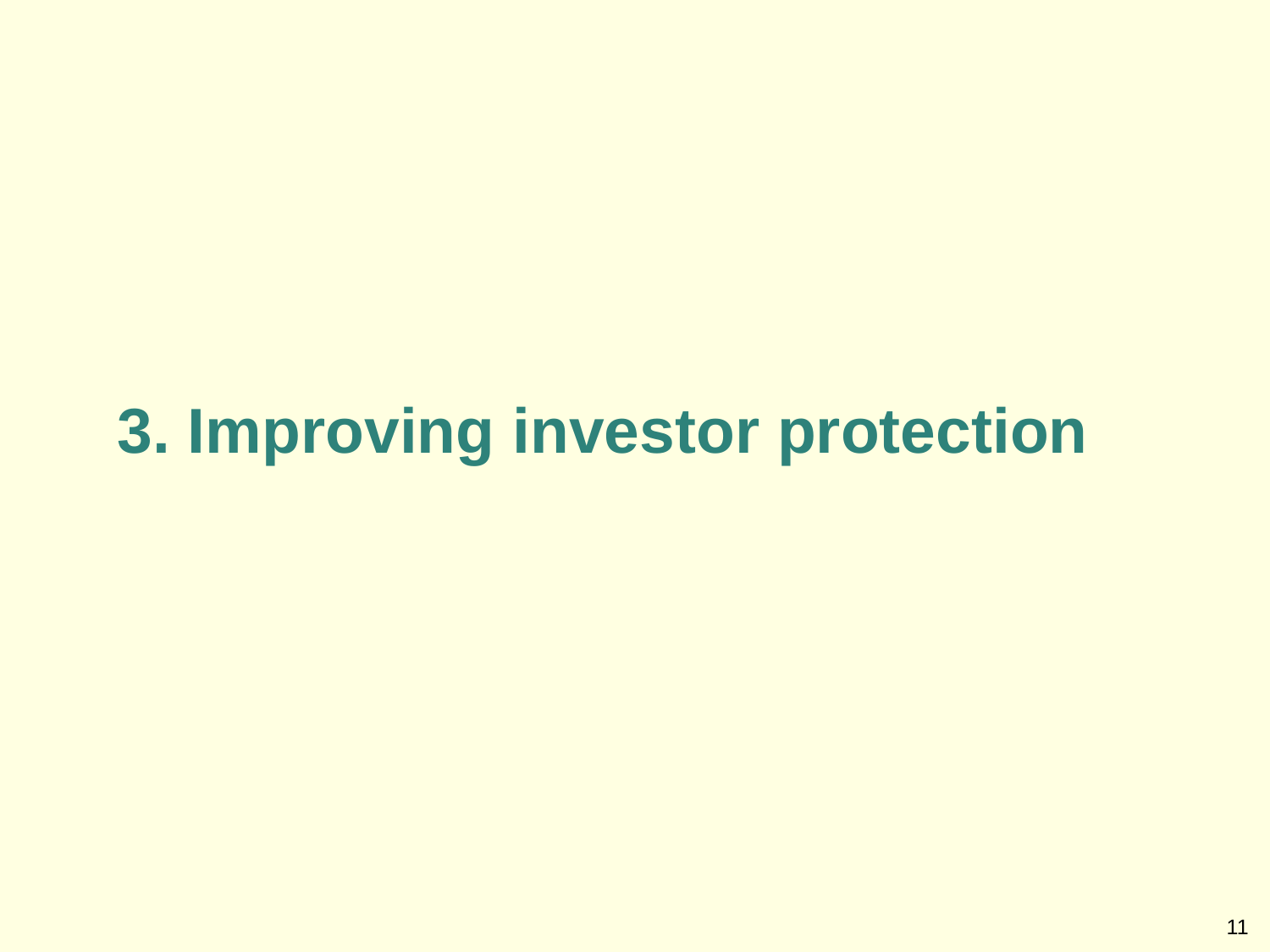#### **Client Asset Protection**

- **The Lehman Brothers and MF Global insolvencies highlighted the importance of clients assets protection and the intermediaries' role and responsibilities.**
- **IOSCO to provide greater clarity and guidance to intermediaries:**
	- Transparency in the arrangement and consequent risks involved
	- Notify clients of the assets being held, in particular in foreign jurisdictions
	- Understand the foreign regime where client assets are placed in a foreign jurisdiction
	- Maintain current and up-to-date records
	- Minimize the risk of losses and misuse of client assets
	- Safeguard against waiver of client assets protection regime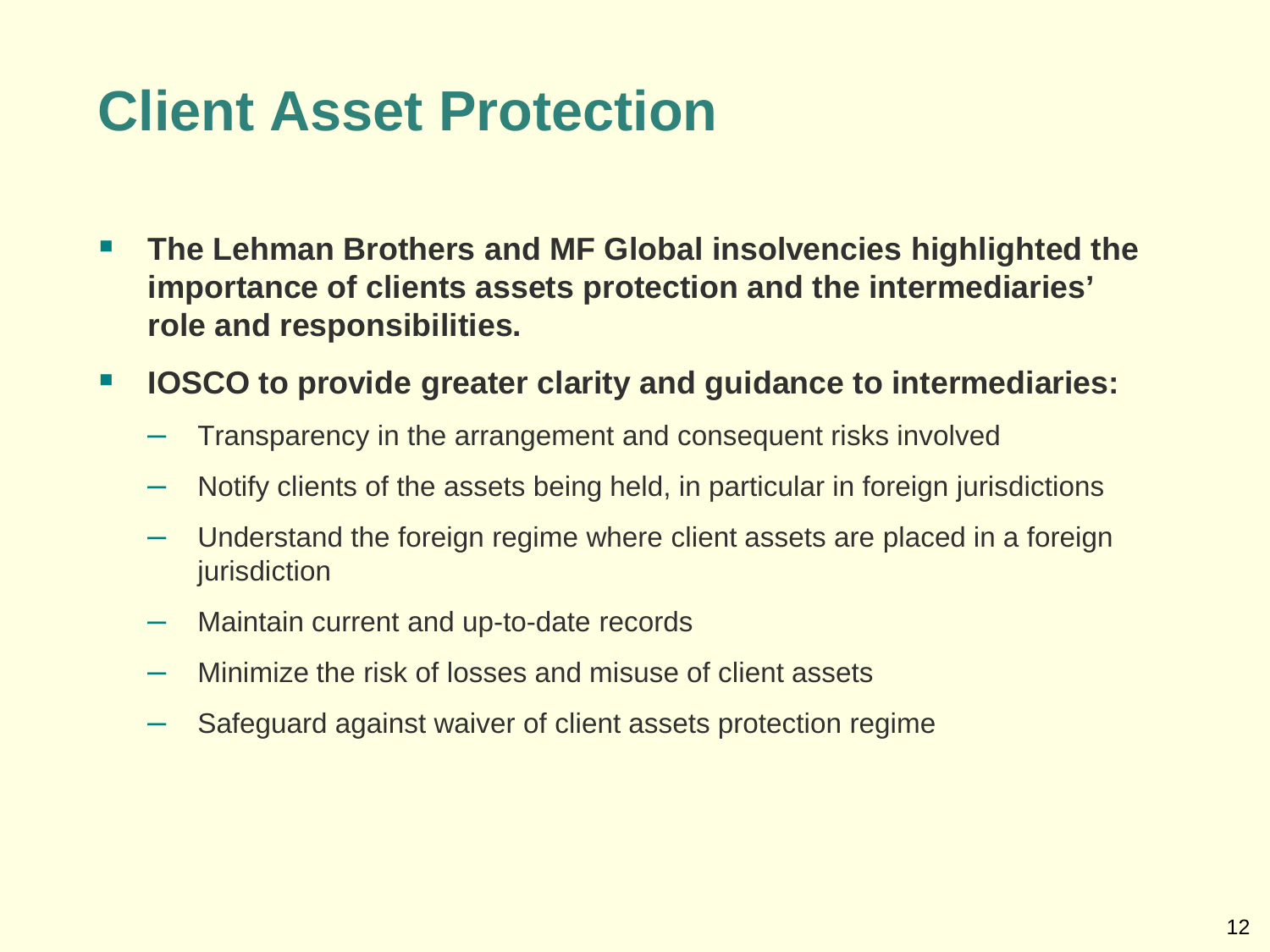### **Selling of Financial Products**

- **IOSCO published the "Point of Sale Disclosure" Report in February 2011 covering what key information that customers ought to receive at the point of sale to support sound investment decision making.**
- **IOSCO published a report in January 2013 setting out 9 principles relating to the distribution of complex financial products by intermediaries such as:**
	- Classification of customers
	- Disclosure requirements
	- Protection of customers for non-advisory services
	- Appropriate incentive policies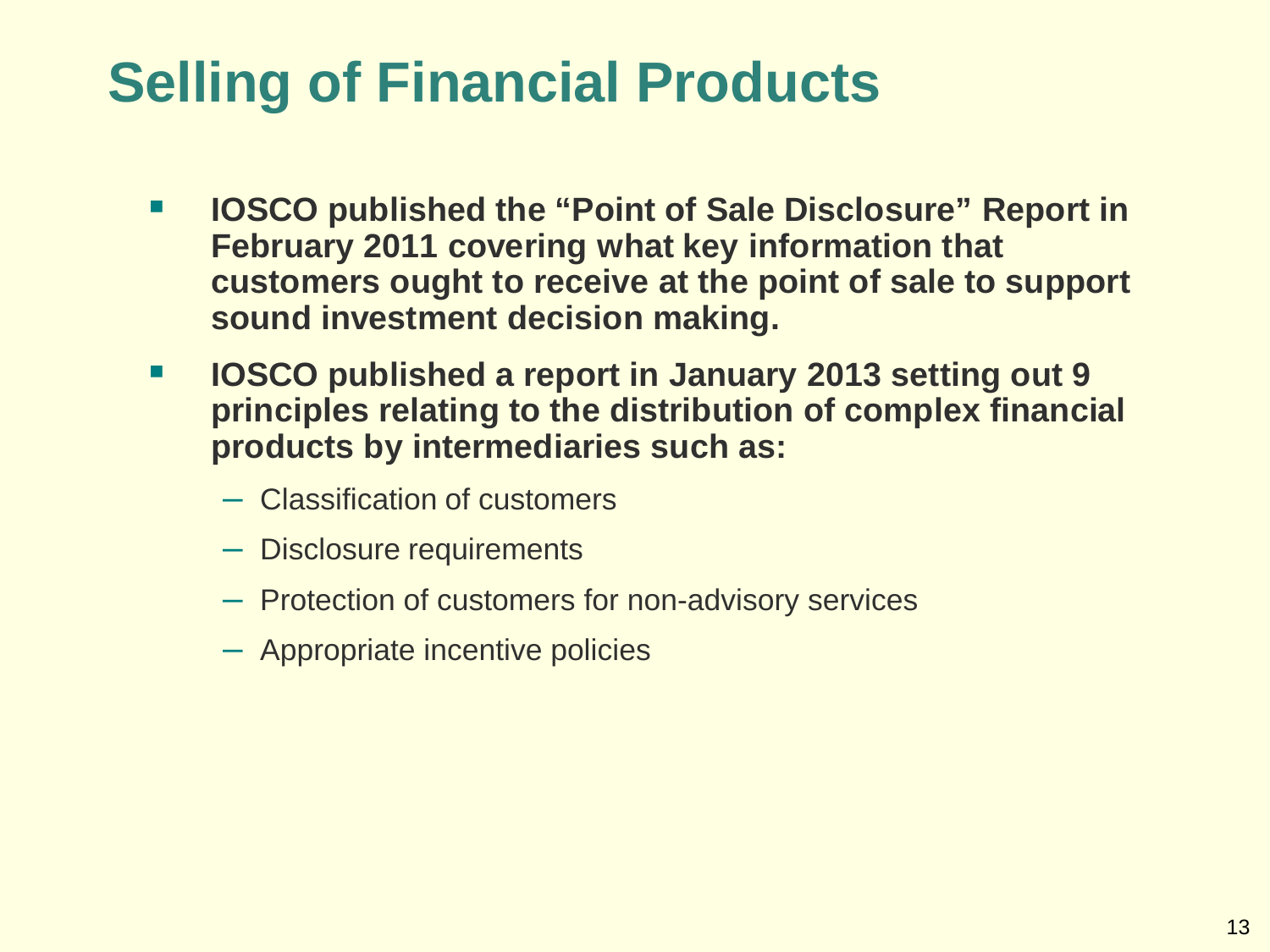## **Selling of Financial Products (Cont'd)**

- **UK FCA published a paper on behavioural economics exploring how people make financial decisions.**
	- Many products are inherently complex
	- Many products involve trade-offs between the present and the future
	- Decisions may require assessing risk and uncertainty
	- Decisions can be emotional
	- Some products permit little learning from past mistakes
- **IOSCO to review the impact of social media and automated advice on the sale of financial products.**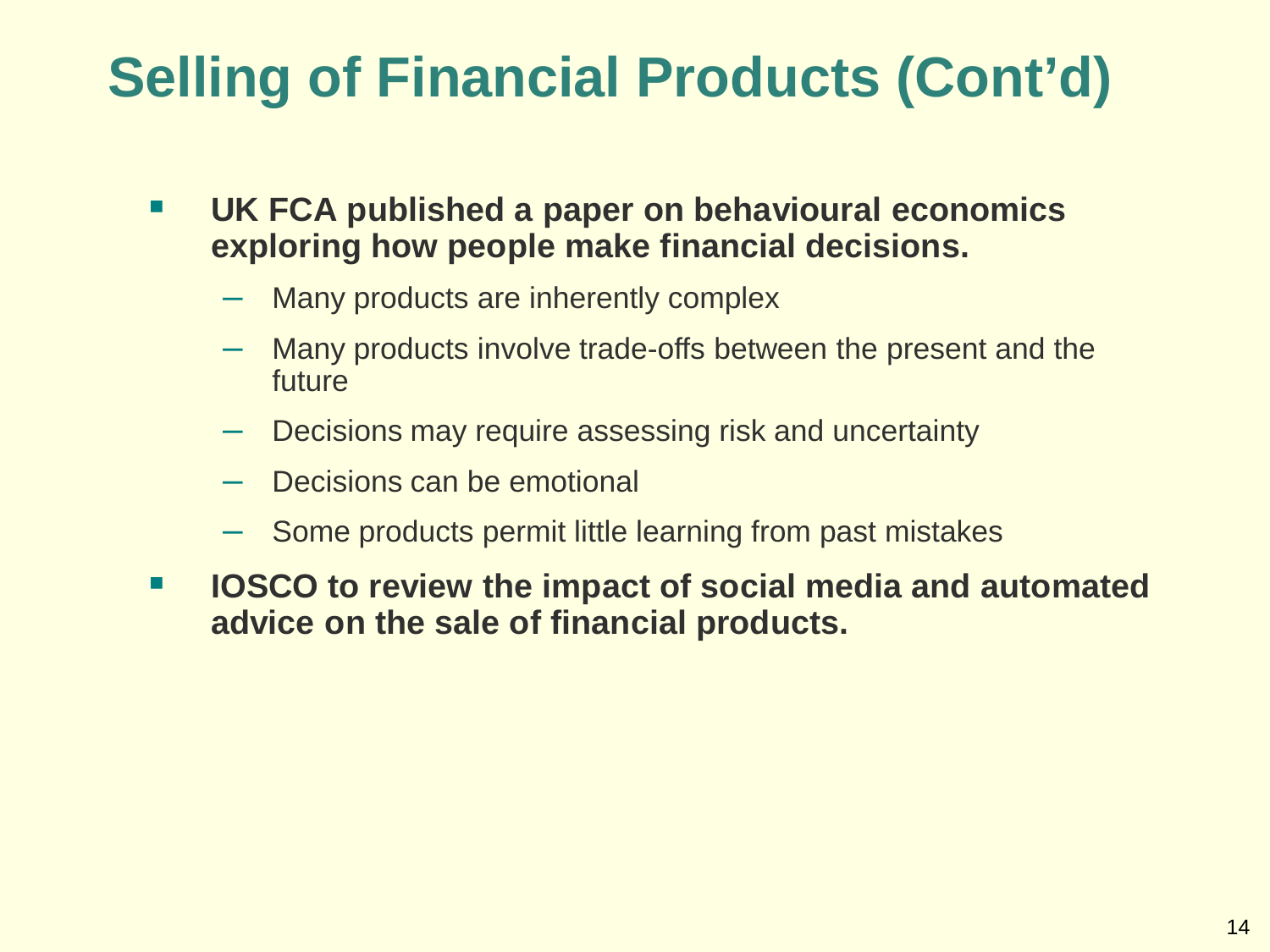# **4. Enhancing market integrity**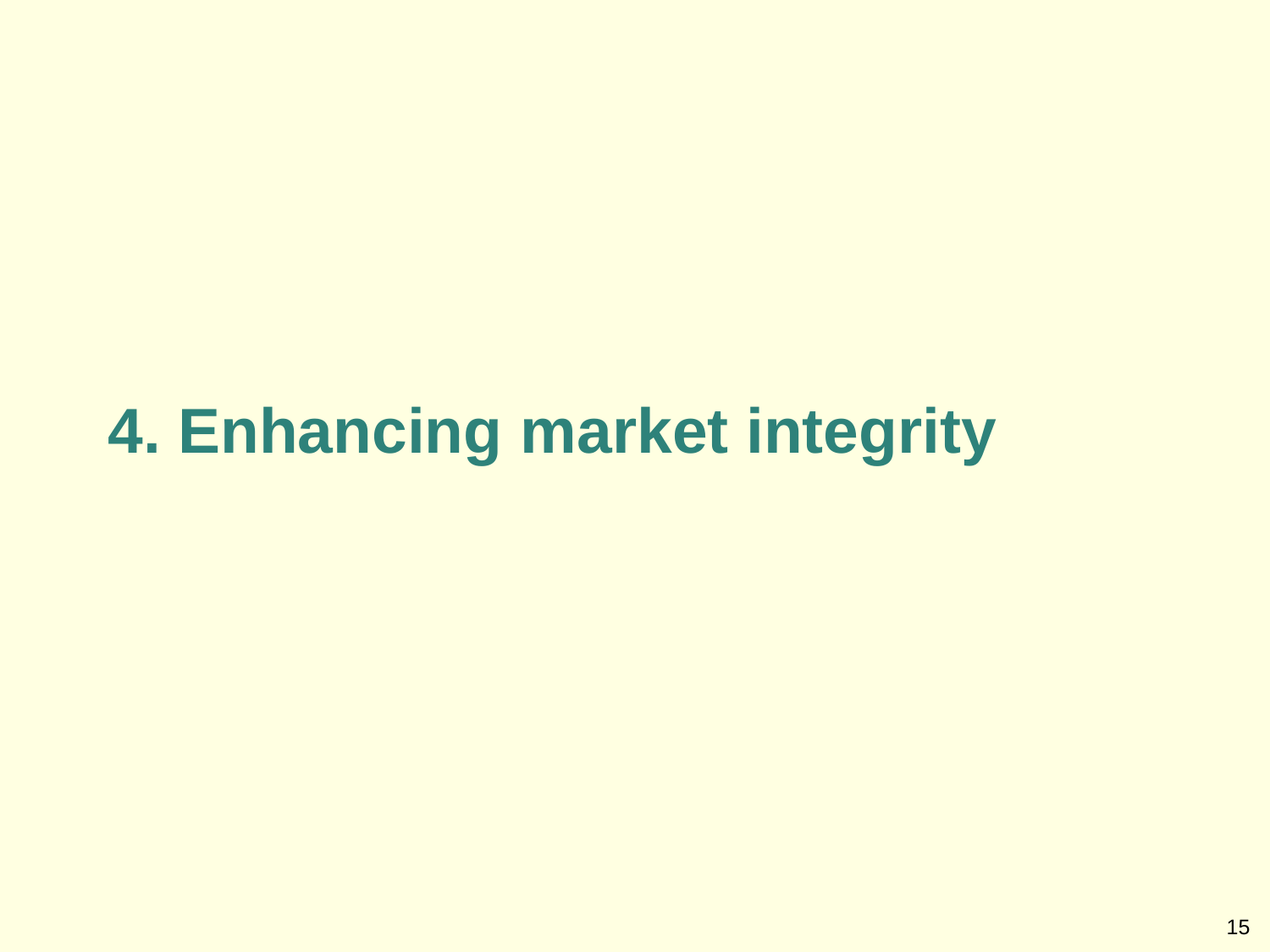## **OTC Derivatives**

- **FSB reforms cover standardization, central clearing, exchange or electronic platform trading, reporting to trade repositories and mutual recognition.**
- **IOSCO Report on Trading of OTC Derivatives published on February 2011: more co-ordination of regulatory efforts to reduce risk in the OTC derivatives industry.**
- **Report analyses the characteristics, cost and benefits of exchanges and electronic platforms.**
- BCBS and **IOSCO released the final framework for margin requirement for non-centrally cleared derivatives in September 2013.**
	- All financial firms and systemically important non-financial entities that engage in non-centrally cleared derivatives will have to exchange initial and variation margin commensurate with the counterparty risks arising from such transactions.
	- "One-time" re-hypothecation of initial margin collateral is permitted subject to a number of strict conditions.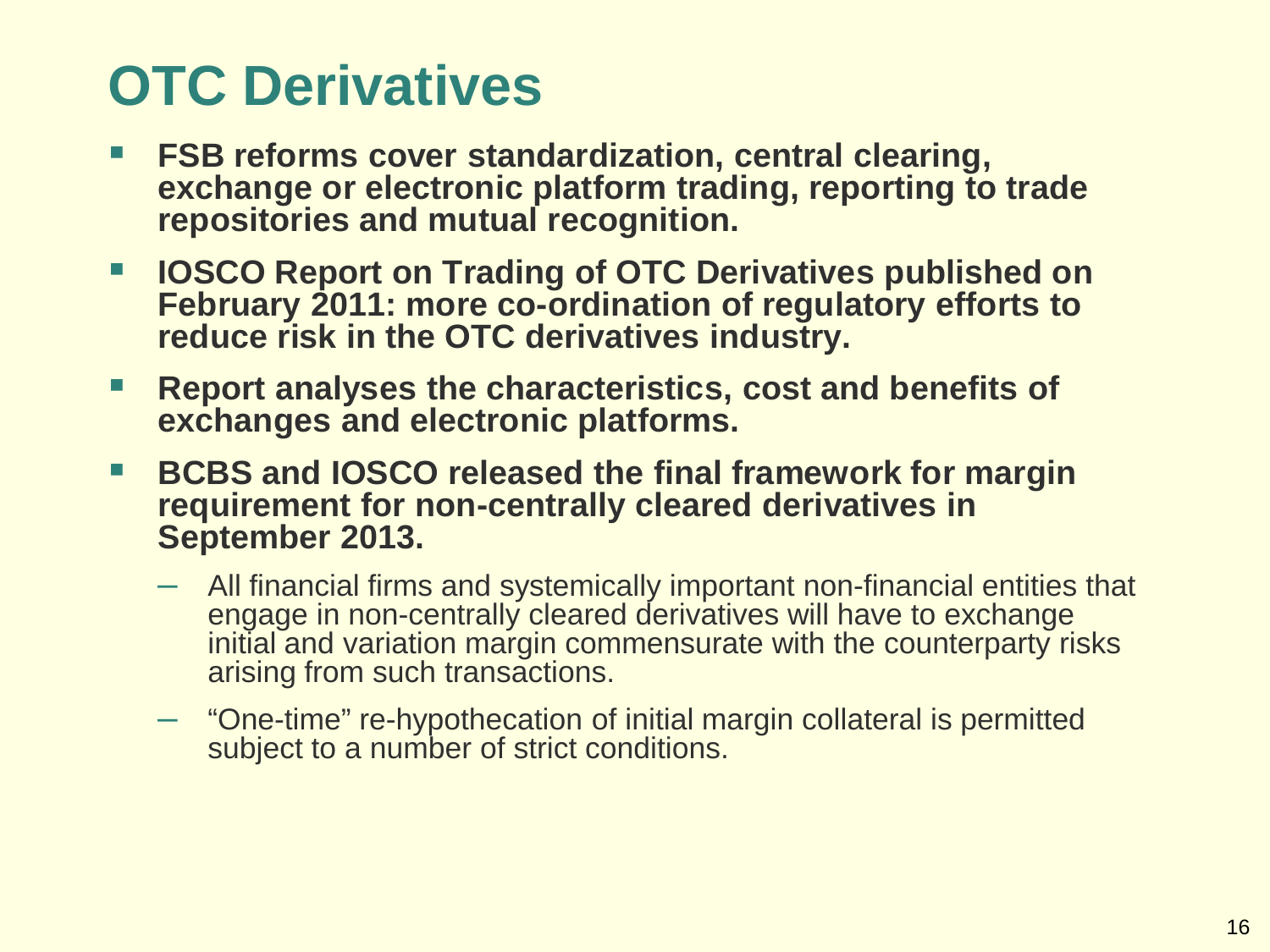#### **Business Continuity and Recovery Plan**

- **Joint Forum: The regulators and financial industry participants have a shared interest in promoting the resilience of the financial system to major operational disruptions.**
- **Events such as natural disasters, terrorists attacks, technology failure, other intentional or accidental acts can cause major operational disruption in the financial market and threaten the global economy.**
- **IOSCO will consider to provide guidance on business continuity management.**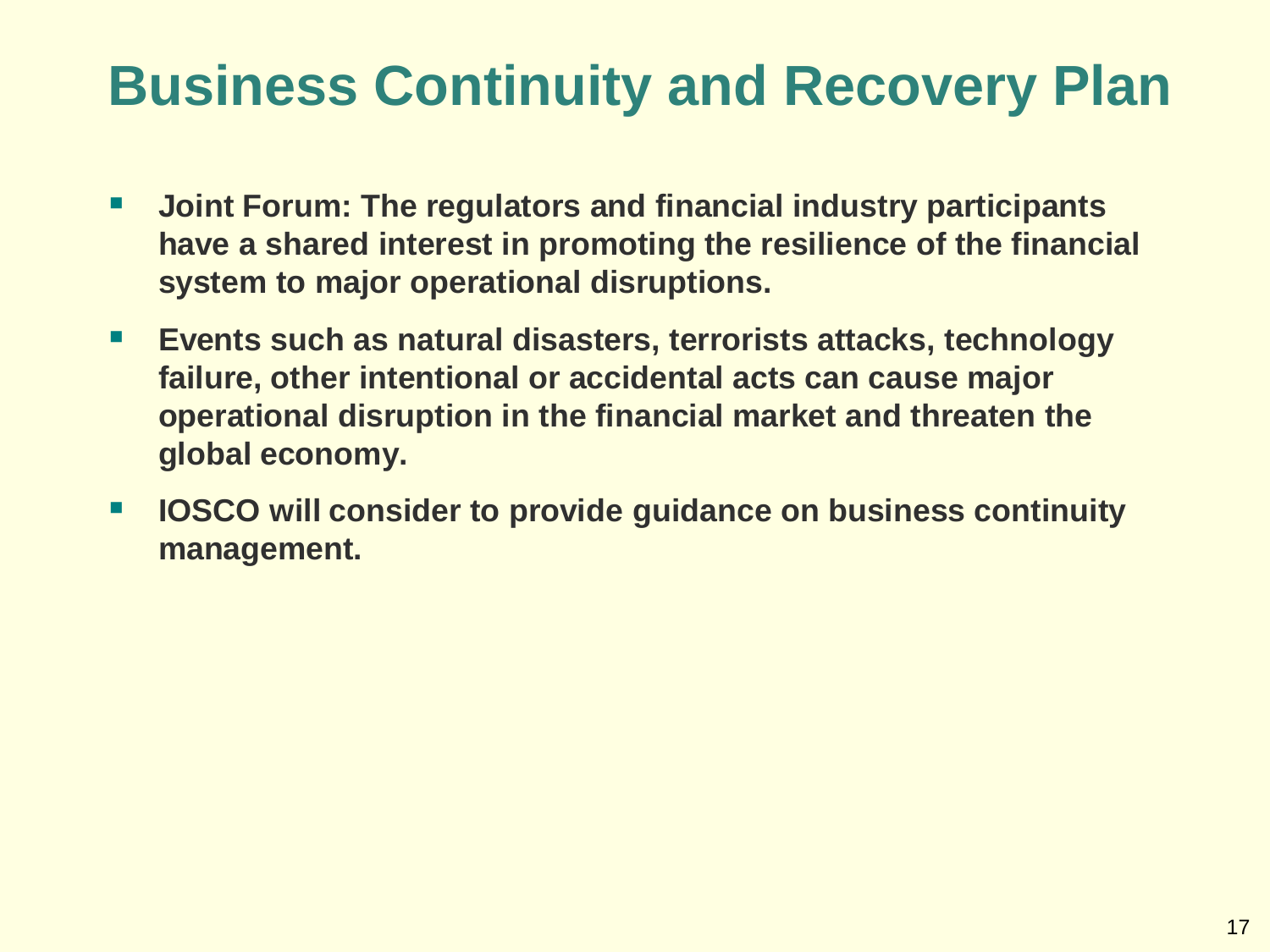#### **Dark Liquidity**

**IOSCO has introduced six principles which are designed to:** 

- **minimise the adverse impact of the increased use of dark pools and dark orders in transparent markets on the price discovery process by generally requiring pre-trade and posttrade transparency and encouraging the priority of transparent orders;**
- **mitigate the effect of any potential fragmentation of information and liquidity by generally requiring pre-trade and post-trade transparency;**
- **help to ensure that regulators have access to adequate information to monitor the use of dark pools and dark orders for market monitoring/surveillance purposes and to enable an appropriate regulatory response to market developments; and**
- help to ensure that market participants have sufficient **information so that they are able to understand the manner in which orders will be handled and executed.**